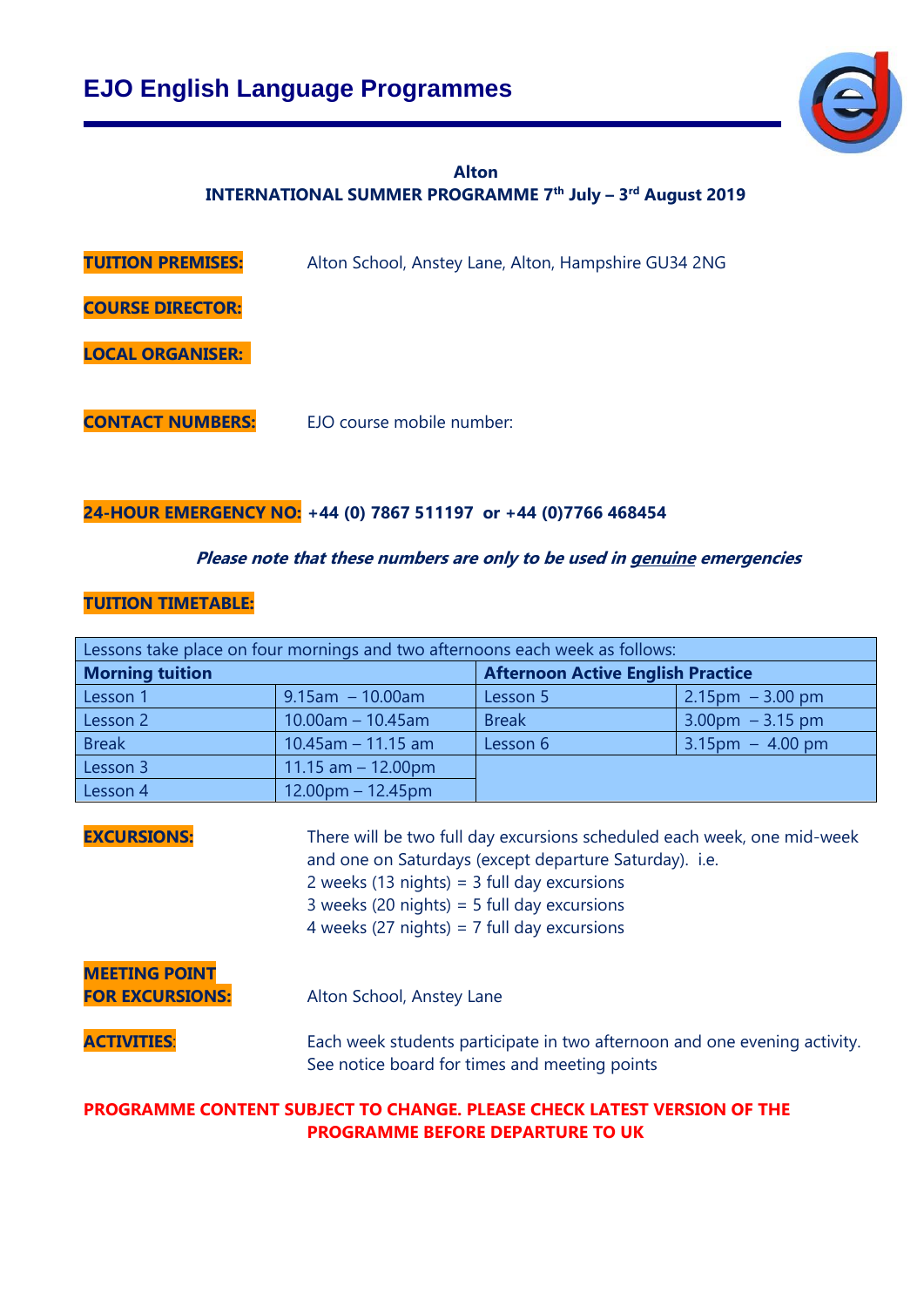

## **ALTON HOMESTAY PROGRAMME 7 th July – 13 th July 2019**

|                                                                                                                                | Sun 7 <sup>th</sup> July                                                                                                                                                        | Mon 8 <sup>th</sup> July                                            | Tues 9 <sup>th</sup> July                | Wed 10 <sup>th</sup> July                                                               | Thurs 11 <sup>th</sup> July                                | Fri 12 <sup>th</sup> July | Sat 13 <sup>th</sup> July                                                                                  |
|--------------------------------------------------------------------------------------------------------------------------------|---------------------------------------------------------------------------------------------------------------------------------------------------------------------------------|---------------------------------------------------------------------|------------------------------------------|-----------------------------------------------------------------------------------------|------------------------------------------------------------|---------------------------|------------------------------------------------------------------------------------------------------------|
| <b>Morning</b><br>Lessons 1 and 2                                                                                              |                                                                                                                                                                                 | Welcome to the<br>course                                            | Lessons 1 and 2                          | <b>FULL DAY</b><br><b>EXCURSION TO</b><br><b>THORPE PARK</b><br>$(9.00am - 6.00pm)$     | Lessons 1 and 2                                            | Lessons 1 and 2           | <b>FULL DAY</b><br><b>EXCURSION TO</b><br><b>SALISBURY AND</b><br><b>STONEHENGE</b><br>$(9.00am-6.00pm)$   |
| $9.15$ am - 10.45am<br><b>Break</b><br>$10.45$ am - 11.15am                                                                    |                                                                                                                                                                                 | <b>Written and oral</b><br>placement test<br><b>Opening lessons</b> | <b>Break</b>                             | Get your adrenalin<br>pumping as you ride<br>some of the many<br>thrilling rides at one | <b>Break</b>                                               | <b>Break</b>              | The day includes a<br>visit to Salisbury<br>Cathedral, which<br>boasts the highest<br>spire in England.    |
| Lessons 3 and 4<br>$11.15$ am - 12.45pm                                                                                        |                                                                                                                                                                                 | including useful<br>expressions for your<br>stay                    | Lessons 3 and 4                          | of the UK's top<br>theme parks                                                          | Lessons 3 and 4                                            | Lessons 3 and 4           | You will also have the<br>chance to explore<br>some of the city and<br>museums and visit<br>the famous and |
| $1.00pm - 2.00pm$                                                                                                              | <b>ARRIVAL DAY</b>                                                                                                                                                              | <b>LUNCH</b>                                                        | <b>LUNCH</b>                             |                                                                                         | <b>LUNCH</b>                                               | <b>LUNCH</b>              | ancient stone circle of                                                                                    |
| <b>Afternoon</b><br><b>Active English</b><br><b>Practice</b><br>Lesson 5<br>$2.15pm - 3.00pm$<br>Lesson 6<br>$3.15pm - 4.00pm$ | <b>Active English</b><br><b>Orientation and</b><br><b>Practice</b><br>introduction to the<br>locality<br><b>Including activities</b><br>to get to know<br>Alton a little better |                                                                     | <b>Active English</b><br><b>Practice</b> | <b>Swimming or outdoor</b><br>sports at Alton Sports<br>Centre                          | stonehenge                                                 |                           |                                                                                                            |
|                                                                                                                                |                                                                                                                                                                                 | <b>Dinner with hosts</b>                                            | <b>Dinner with hosts</b>                 | <b>Dinner with hosts</b>                                                                | <b>Dinner with hosts</b>                                   | <b>Dinner with hosts</b>  | <b>Dinner with hosts</b>                                                                                   |
|                                                                                                                                |                                                                                                                                                                                 |                                                                     |                                          |                                                                                         | <b>Disco at Alton</b><br><b>School</b><br>7.30pm - 10.00pm |                           |                                                                                                            |

**PROGRAMME CONTENT SUBJECT TO CHANGE. PLEASE CHECK LATEST VERSION OF THE PROGRAMME BEFORE DEPARTURE TO UK**

# **Learn English With Us!**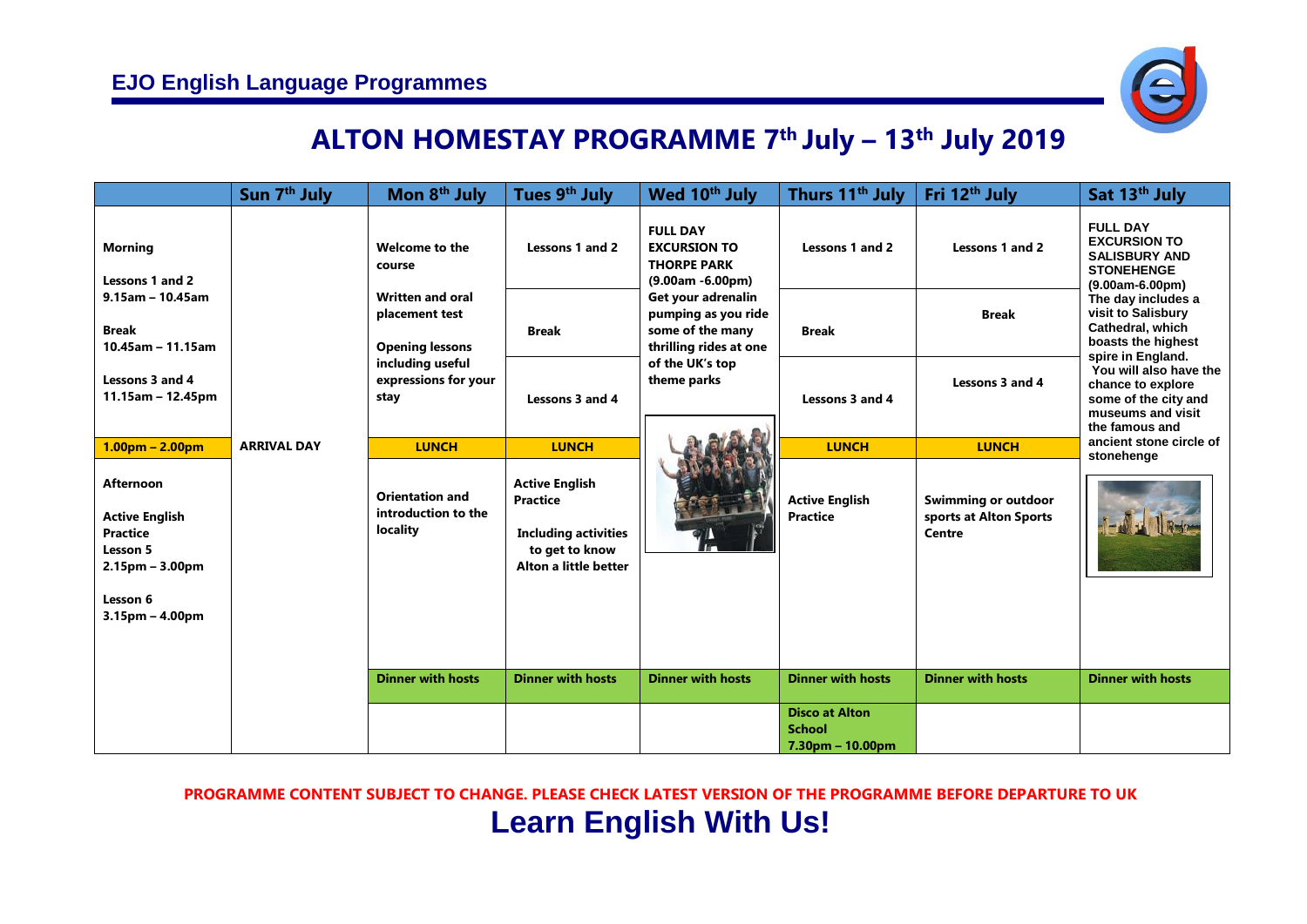

### **ALTON HOMESTAY PROGRAMME 14 th July – 20th July 2019**

| Sun 14 <sup>th</sup> July                                                                                                           | Mon 15 <sup>th</sup> July                                                                                                       |                                                                                            | Tues 16th July                                                                                                       | Wed 17 <sup>th</sup> July                                                                                                                                     | Thurs 18 <sup>th</sup> July                                                                             | Fri 19 <sup>th</sup> July                                                                                                  | Sat 20 <sup>th</sup> July                                                                                                                     |
|-------------------------------------------------------------------------------------------------------------------------------------|---------------------------------------------------------------------------------------------------------------------------------|--------------------------------------------------------------------------------------------|----------------------------------------------------------------------------------------------------------------------|---------------------------------------------------------------------------------------------------------------------------------------------------------------|---------------------------------------------------------------------------------------------------------|----------------------------------------------------------------------------------------------------------------------------|-----------------------------------------------------------------------------------------------------------------------------------------------|
| <b>NEW STUDENTS</b><br><b>ARRIVAL DAY</b><br><b>CONTINUING</b><br><b>STUDENTS</b><br><b>DAY SPENT WITH</b><br><b>HOMESTAY HOSTS</b> | <b>NEW STUDENTS</b><br>Welcome to the<br>course<br><b>Written and oral</b>                                                      | <b>CONTINUING</b><br><b>STUDENTS</b><br>Lessons 1 and 2<br>$9.15$ am -<br>10.45am          | Lessons 1 and 2<br>$9.15$ am - 10.45am                                                                               | <b>FULL DAY</b><br><b>EXCURSION TO</b><br><b>LONDON</b><br>$(9.00am-6.00pm)$<br>Starting with a<br>sightseeing walk                                           | Lessons 1 and 2<br>$9.15$ am - 10.45am                                                                  | Lessons 1 and 2<br>$9.15$ am - 10.45am                                                                                     | <b>FULL DAY EXCURSION</b><br><b>TO OXFORD</b><br>$(9.00am - 6.00pm)$<br>The day will be spent in<br>Oxford including a<br>quided tour with an |
|                                                                                                                                     | placement test<br><b>Opening lessons</b><br><b>Break</b><br>including useful<br>$10.45$ am -<br>expressions for your<br>11.15am | <b>Break</b><br>$10.45$ am - 11.15am                                                       | around Central<br>London where you<br>will see many<br>famous landmarks<br>and buildings such<br>as Westminster, Big | <b>Break</b><br>$10.45$ am - 11.15am                                                                                                                          | <b>Break</b><br>$10.45$ am - 11.15am                                                                    | official Oxford Guide<br>and a self guided visit to<br>one of Oxford's famous<br>colleges                                  |                                                                                                                                               |
|                                                                                                                                     | stay<br><b>LUNCH</b>                                                                                                            | Lessons 3 and 4<br>$11.15$ am -<br>12.45pm<br><b>LUNCH</b>                                 | Lessons 3 and 4<br>$11.15$ am – 12.45pm<br><b>LUNCH</b>                                                              | Ben, Houses of<br><b>Parliament and</b><br><b>Trafalgar Square.</b><br>You will spend time<br>at Covent Garden<br>and then visit the<br><b>British Museum</b> | Lessons 3 and 4<br>$11.15$ am - 12.45pm<br><b>LUNCH</b>                                                 | Lessons 3 and 4<br>$11.15$ am - 12.45pm<br><b>LUNCH</b>                                                                    |                                                                                                                                               |
|                                                                                                                                     | <b>Orientation and</b><br>introduction to the<br>locality                                                                       | <b>Visit to Jane</b><br><b>Austen's house</b><br>in Chawton or<br>sports at Anstey<br>Park | <b>Active English</b><br><b>Practice</b><br>(Lessons 5 and 6)<br>$2.15pm - 3.00pm$<br>$3.15pm - 4.00pm$              |                                                                                                                                                               | <b>Active English</b><br><b>Practice</b><br>(Lessons 5 and 6)<br>$2.15pm - 3.00pm$<br>$3.15pm - 4.00pm$ | <b>Complete the</b><br><b>Farnham trail of</b><br>discovery<br>or arts and crafts (eq<br>tshirt painting,<br>mosaic making |                                                                                                                                               |
|                                                                                                                                     | <b>Dinner with hosts</b>                                                                                                        | <b>Dinner with</b><br>hosts                                                                | <b>Dinner with hosts</b>                                                                                             | <b>Dinner with hosts</b>                                                                                                                                      | <b>Dinner with hosts</b>                                                                                | <b>Dinner with hosts</b>                                                                                                   | <b>Dinner with hosts</b>                                                                                                                      |
|                                                                                                                                     |                                                                                                                                 |                                                                                            |                                                                                                                      |                                                                                                                                                               | <b>Disco at Alton School</b><br>$7.30pm - 10.00pm$                                                      |                                                                                                                            |                                                                                                                                               |

### **PROGRAMME CONTENT SUBJECT TO CHANGE. PLEASE CHECK LATEST VERSION OF THE PROGRAMME BEFORE DEPARTURE TO UK Learn English With Us!**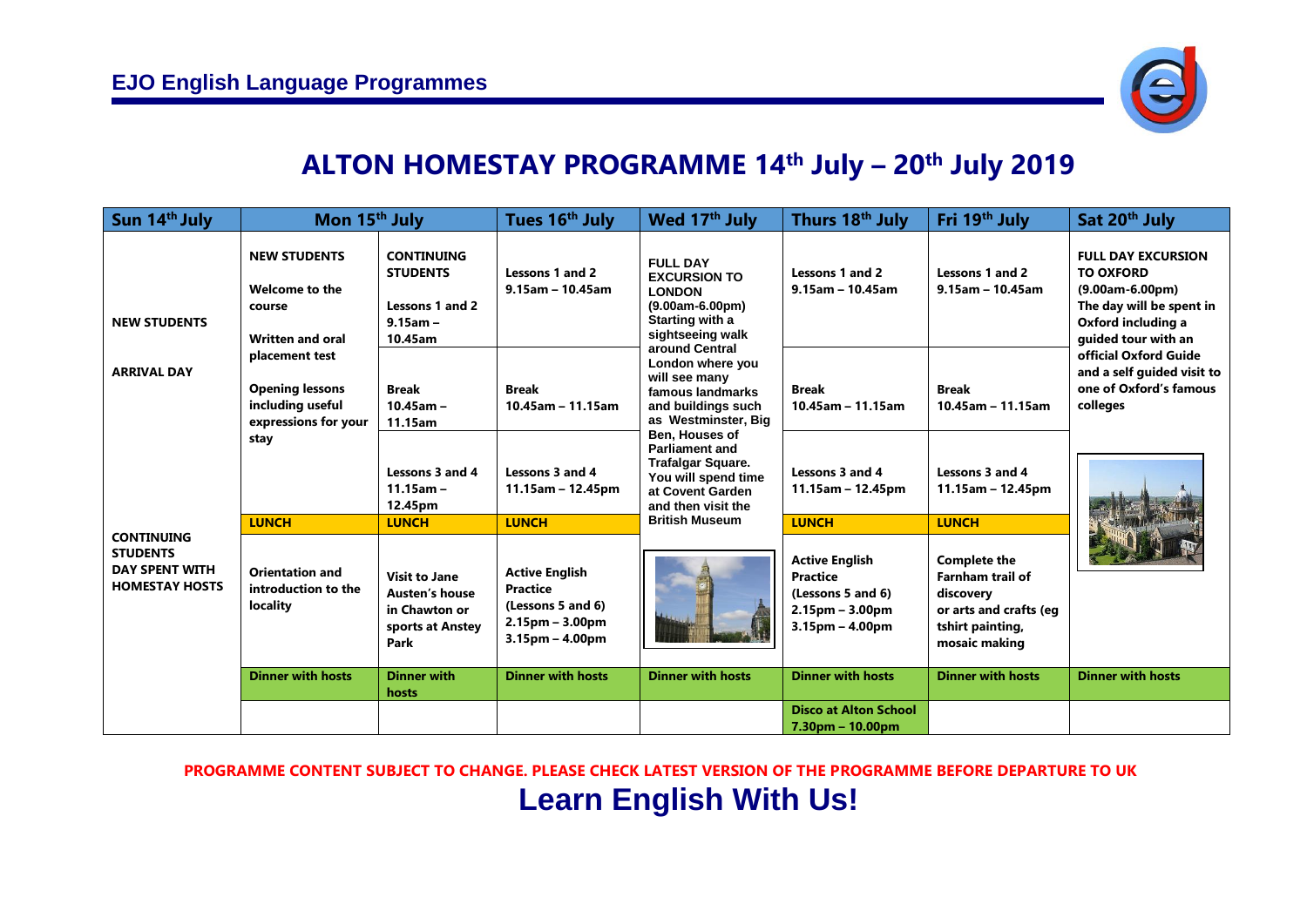

# **ALTON HOMESTAY PROGRAMME 21 st July – 27 th July 2019**

| Sun 21 <sup>st</sup> July                                                                                                           |                                                                                         | Mon 22 <sup>nd</sup> July                                                             | Tues 23 <sup>rd</sup> July                                                                              | Wed 24 <sup>th</sup> July                                                                                                                                                                                                                                                                                                                                                                          | Thurs 25 <sup>th</sup> July                                                                   | Fri 26 <sup>th</sup> July                                                                                        | Sat 27th July                                                                                                                                                                                                                                                                                                                           |
|-------------------------------------------------------------------------------------------------------------------------------------|-----------------------------------------------------------------------------------------|---------------------------------------------------------------------------------------|---------------------------------------------------------------------------------------------------------|----------------------------------------------------------------------------------------------------------------------------------------------------------------------------------------------------------------------------------------------------------------------------------------------------------------------------------------------------------------------------------------------------|-----------------------------------------------------------------------------------------------|------------------------------------------------------------------------------------------------------------------|-----------------------------------------------------------------------------------------------------------------------------------------------------------------------------------------------------------------------------------------------------------------------------------------------------------------------------------------|
|                                                                                                                                     | <b>NEW STUDENTS</b><br>Welcome to the<br>course                                         | <b>CONTINUING</b><br><b>STUDENTS</b><br><b>Lessons 1 and 2</b><br>$9.15$ am - 10.45am | Lessons 1 and 2<br>$9.15$ am - 10.45am                                                                  | <b>FULL DAY EXCURSION</b><br><b>TO ARUNDEL CASTLE</b><br><b>AND CHICHESTER</b><br>$(9.00am - 6.00pm)$<br>The day includes a visit<br>to the beautiful<br><b>Arundel Castle and</b><br>gardens, situated on<br>the banks of the River<br><b>Arun in West Sussex.</b><br>You will also have time<br>to explore the historic<br>city of Chichester, with<br>its magnificent 12th<br>century Cathedral | Lessons 1 and 2<br>$9.15$ am - 10.45am                                                        | Lessons 1 and 2<br>$9.15$ am - 10.45am                                                                           | <b>FULL DAY</b><br><b>EXCURSION TO</b><br><b>BRIGHTON</b><br>$(9.00am - 6.00pm)$<br>The day will be<br>spent in Brighton<br>including an<br>entrance to the<br><b>Royal Pavilion. In</b><br>the afternoon, you<br>will have the<br>opportunity to<br>explore Brighton<br>Pier and the famous<br>narrow shopping<br>streets, 'The Lanes' |
| <b>NEW STUDENTS</b><br><b>ARRIVAL DAY</b><br><b>CONTINUING</b><br><b>STUDENTS</b><br><b>DAY SPENT WITH</b><br><b>HOMESTAY HOSTS</b> | <b>Written and oral</b><br>placement test<br><b>Opening lessons</b><br>including useful | <b>Break</b><br>$10.45$ am - 11.15am                                                  | <b>Break</b><br>$10.45$ am - 11.15am                                                                    |                                                                                                                                                                                                                                                                                                                                                                                                    | <b>Break</b><br>$10.45$ am - 11.15am                                                          | <b>Break</b><br>$10.45$ am - 11.15am                                                                             |                                                                                                                                                                                                                                                                                                                                         |
|                                                                                                                                     | expressions for<br>your stay<br><b>LUNCH</b>                                            | Lessons 3 and 4<br>$11.15$ am - 12.45pm<br><b>LUNCH</b>                               | Lessons 3 and 4<br>$11.15$ am - 12.45pm<br><b>LUNCH</b>                                                 |                                                                                                                                                                                                                                                                                                                                                                                                    | Lessons 3 and 4<br>$11.15$ am - 12.45pm<br><b>LUNCH</b>                                       | Lessons 3 and 4<br>$11.15$ am – 12.45pm<br><b>LUNCH</b>                                                          |                                                                                                                                                                                                                                                                                                                                         |
|                                                                                                                                     | <b>Orientation and</b><br>introduction to<br>the locality                               | Team games or extra<br><b>English or arts and</b><br>crafts                           | <b>Active English</b><br><b>Practice</b><br>(Lessons 5 and 6)<br>$2.15pm - 3.00pm$<br>$3.15pm - 4.00pm$ |                                                                                                                                                                                                                                                                                                                                                                                                    | <b>Active English Practice</b><br>(Lessons 5 and 6)<br>$2.15pm - 3.00pm$<br>$3.15pm - 4.00pm$ | <b>EJO Olympics.</b><br>Teams compete in<br>a variety of events<br>to be crowned EJO<br><b>Olympic champions</b> |                                                                                                                                                                                                                                                                                                                                         |
|                                                                                                                                     | <b>Dinner with hosts</b>                                                                | <b>Dinner with hosts</b>                                                              | <b>Dinner with hosts</b>                                                                                | <b>Dinner with hosts</b>                                                                                                                                                                                                                                                                                                                                                                           | <b>Dinner with hosts</b>                                                                      | <b>Dinner with hosts</b>                                                                                         | <b>Dinner with hosts</b>                                                                                                                                                                                                                                                                                                                |
|                                                                                                                                     |                                                                                         |                                                                                       |                                                                                                         |                                                                                                                                                                                                                                                                                                                                                                                                    | <b>Disco at Alton School</b><br>$7.30pm - 10.00pm$                                            |                                                                                                                  |                                                                                                                                                                                                                                                                                                                                         |

#### **PROGRAMME CONTENT SUBJECT TO CHANGE. PLEASE CHECK LATEST VERSION OF THE PROGRAMME BEFORE DEPARTURE TO UK**

# **Learn English With Us!**